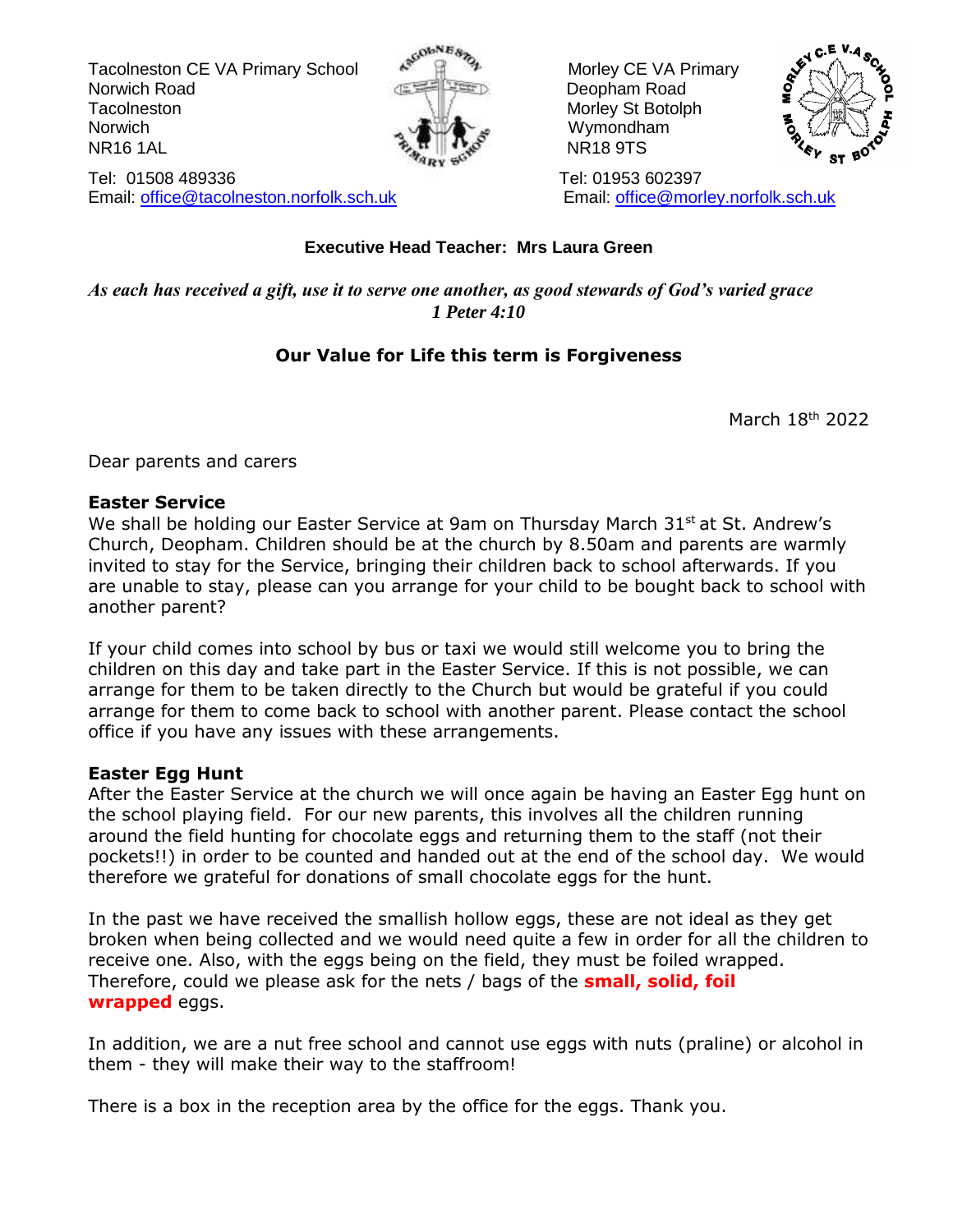#### **Parent Forum**

Just a reminder that I shall be hosting the Parent Forum on Wednesday 23rd March at 2pm. This is an opportunity for parents to come and have a chat over a cup of tea or coffee to talk to me about what works well in school, what might need some tweaking and any suggestions you may have. I look forward to seeing you for the first forum in such a long time!

#### **Music assembly**

We will be holding our next music assembly on Wednesday 27<sup>th</sup> April at 9am to give an opportunity for children who are learning to play a musical instrument, to perform in front of others and share what they have been learning.

If your child would like to take part, please email the school office with your child's name and the piece they would like to play. Parents are warmly welcome to attend the assembly.

#### **Oak Class reading café – 25.03.22**

Mr Watson has rescheduled his Reading Café to Friday 25<sup>th</sup> March. Hopefully we shall see plenty of Oak Class parents join in the fun!

#### **One-way route through school**

I would like to remind parents that we operate a one-way system at school. Please use the main school gate to enter the school grounds and once you have dropped off (or collected) your child, walk along the far side of the school to exit through the Bus Bay gate.

#### **Residential trip payments**

Payment for the residential visits to the Isle of Wight and Horstead this year can be paid in instalments on SchoolMoney at any time to suit you and your budget. In particular, this might be an easier option for the Isle of Wight trip rather than having to pay the full amount all at once. Full payment for the Isle of Wight trip is due by May  $8<sup>th</sup>$  2022.

#### **100 Club – School fundraiser – it could be you . . .**

For just  $£5.00$  per number for the whole school year you are in for a great chance of winning cash prizes every term. If we can sell all 100 numbers we will have £60 every term to give away as well as raising money for the school. **Prizes of** 

**£30, £20 & £10.** Anyone who had a number last year will automatically keep their number(s) for this year and payment should be made on the SchoolMoney portal.



If you would like to buy a number (or two) for the remaining two terms of this academic year please contact the school office to find out which numbers are available to purchase. **The cost would be just £3.33 for two term**



Friends of Morley Primary School (FOMPS) are a group of parents and staff working together to fundraise much needed money to support extra resources for our students. Our next events are:

#### **Retro Adult Disco 26/03/22**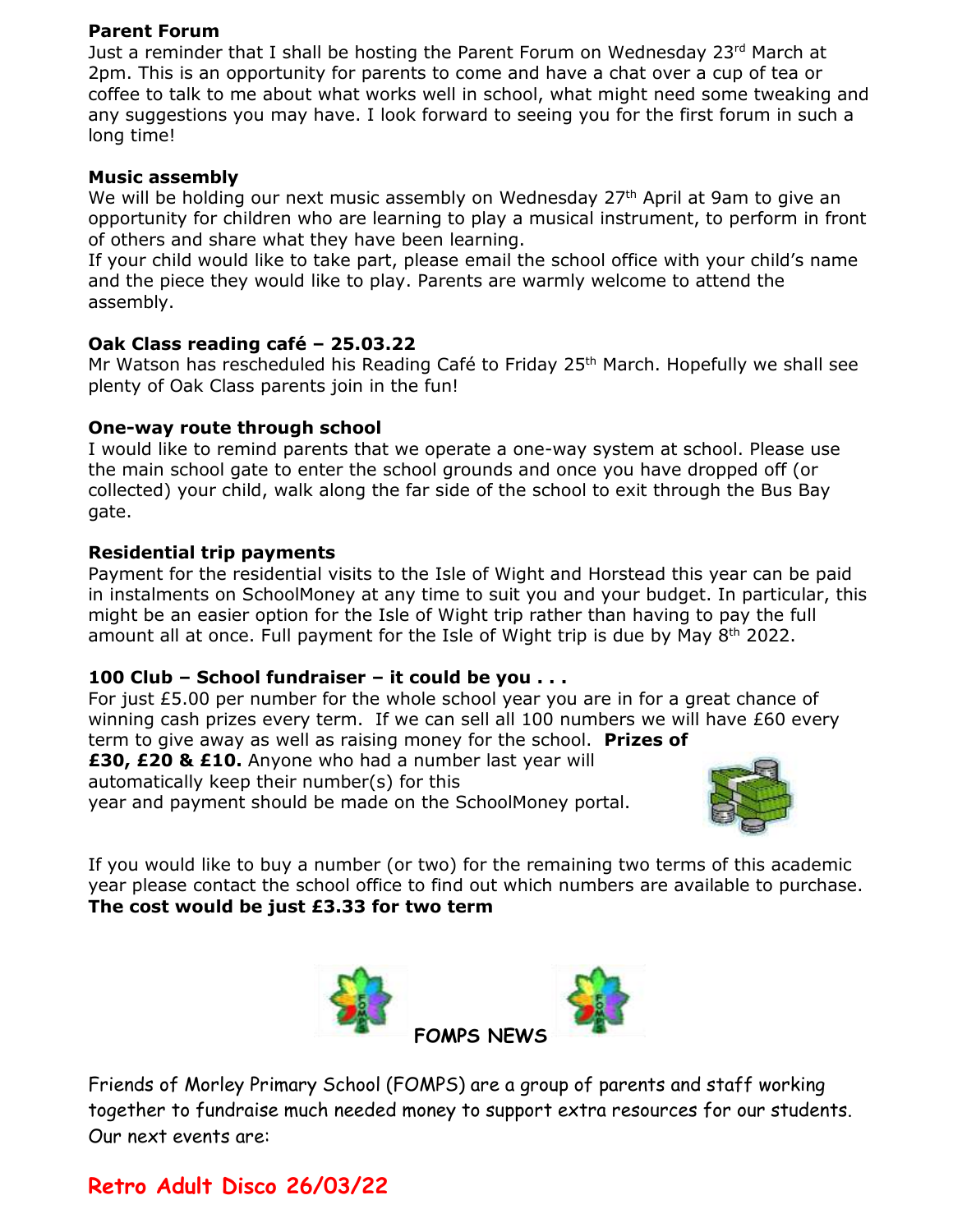Come and join us for a get-together and maybe a little boogie? DJ Gaz will be on the decks and a great time will be had by all! Bring your own drinks and nibbles. Tickets are £4 Early Bird or £5 on the door. 8pm – 12pm. Please don't be shy – come and have a drink, a natter and a laugh! Early Bird payment can be made at the school office.

**Easter Bake-off and Bake sale** – 30/03/22 **Children's Easter Discos** – 01/04/22 **Quiz Night** – 23/04/22 **Summer Fair** – 16/07/22 Further details to follow

## **Celebrations**



| Value               | Pine   | Oak      | Sycamore | Rowan | Willow |
|---------------------|--------|----------|----------|-------|--------|
| <b>Achievements</b> |        |          |          |       |        |
| <b>Star Readers</b> |        |          |          |       | George |
|                     |        |          |          |       | Betsi  |
| Reading             |        |          |          |       | Aiden  |
| Passport            |        |          |          |       | Tyler  |
| Going for Gold      |        | Sophie   |          |       |        |
| Award               |        | (Bronze) |          |       |        |
| Merit Badge         | Sienna |          |          |       |        |
|                     | Noah   |          |          |       |        |
|                     | Fleur  |          |          |       |        |
| <b>Bronze</b>       |        |          |          |       |        |
| Silver              |        |          |          |       |        |
| Gold                |        |          |          |       |        |
| Platinum            |        |          |          |       |        |
| <b>EFFORT</b>       |        |          |          |       |        |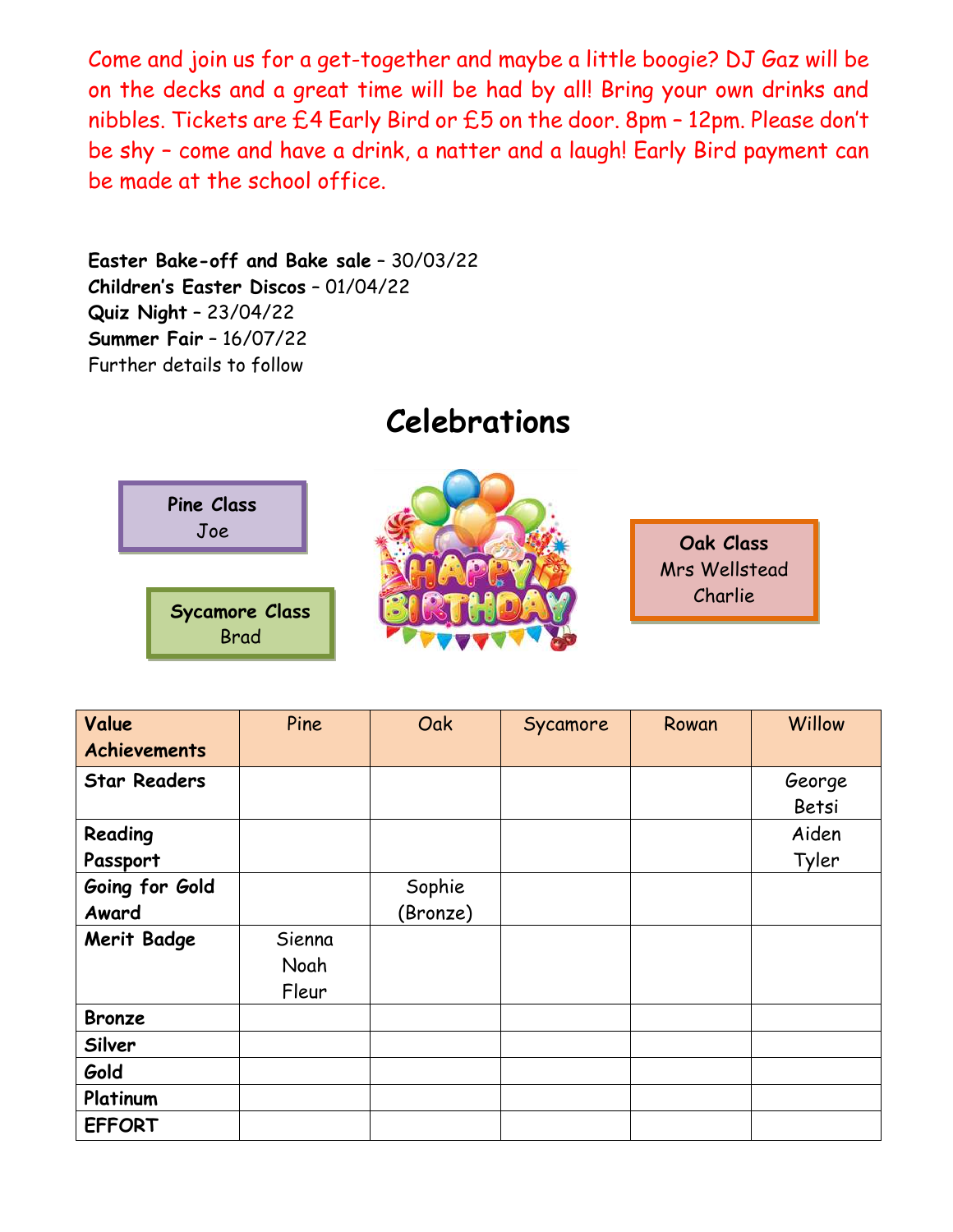| <b>HELPFULNESS</b>  |       |      |      |        |         |
|---------------------|-------|------|------|--------|---------|
| <b>COURAGE</b>      |       |      |      |        |         |
| <b>SERVICE</b>      |       |      |      |        |         |
| SELF RESPECT        |       |      |      |        |         |
| <b>FORGIVENESS</b>  |       |      |      |        |         |
| <b>GENEROSITY</b>   |       |      |      |        |         |
| <b>FRIENDSHIP</b>   |       |      |      |        |         |
| <b>RESPECT</b>      |       |      |      |        |         |
| <b>KOINONIA</b>     |       |      |      |        |         |
| <b>COMPASSION</b>   |       |      |      |        |         |
| <b>PERSEVERANCE</b> | Oscar | Liam | Iris | Justin | William |
|                     |       |      | Mark |        |         |
| <b>HUMILITY</b>     |       |      |      |        |         |
| <b>KINDNESS</b>     |       |      |      |        |         |
| <b>CREATIVITY</b>   |       |      |      |        |         |
| <b>BRAVERY</b>      |       |      |      |        |         |
| <b>JUSTICE</b>      |       |      |      |        |         |

#### **Out of School achievements:**

Congratulations to Edward in Sycamore who has earned his Orange belt and Quillan in Oak for achieving his Red belt in Taekwondo.

Well done also to Stanley in Sycamore who was named Player of the Month at his rugby club.

Emma K in Willow was given the opportunity to play violin at a festival this week. Quite a brave thing to do Emma – congratulations!

#### **House points**

| $\sim$<br><b>The Second Second Second</b><br>--<br>$\sim$ | -<br>$\sim$<br>-- |  |
|-----------------------------------------------------------|-------------------|--|
| <b>CONTRACTOR</b><br>ხŏ∠                                  | 73 G.             |  |

And finally…

*As each has received a gift, use it to serve one another, as good stewards of God's varied grace* Amen

Laura Green

Executive Headteacher

Newsletter additions:

- Mr Smith's Easter Sports Camp poster
- Diary Dates (scroll down)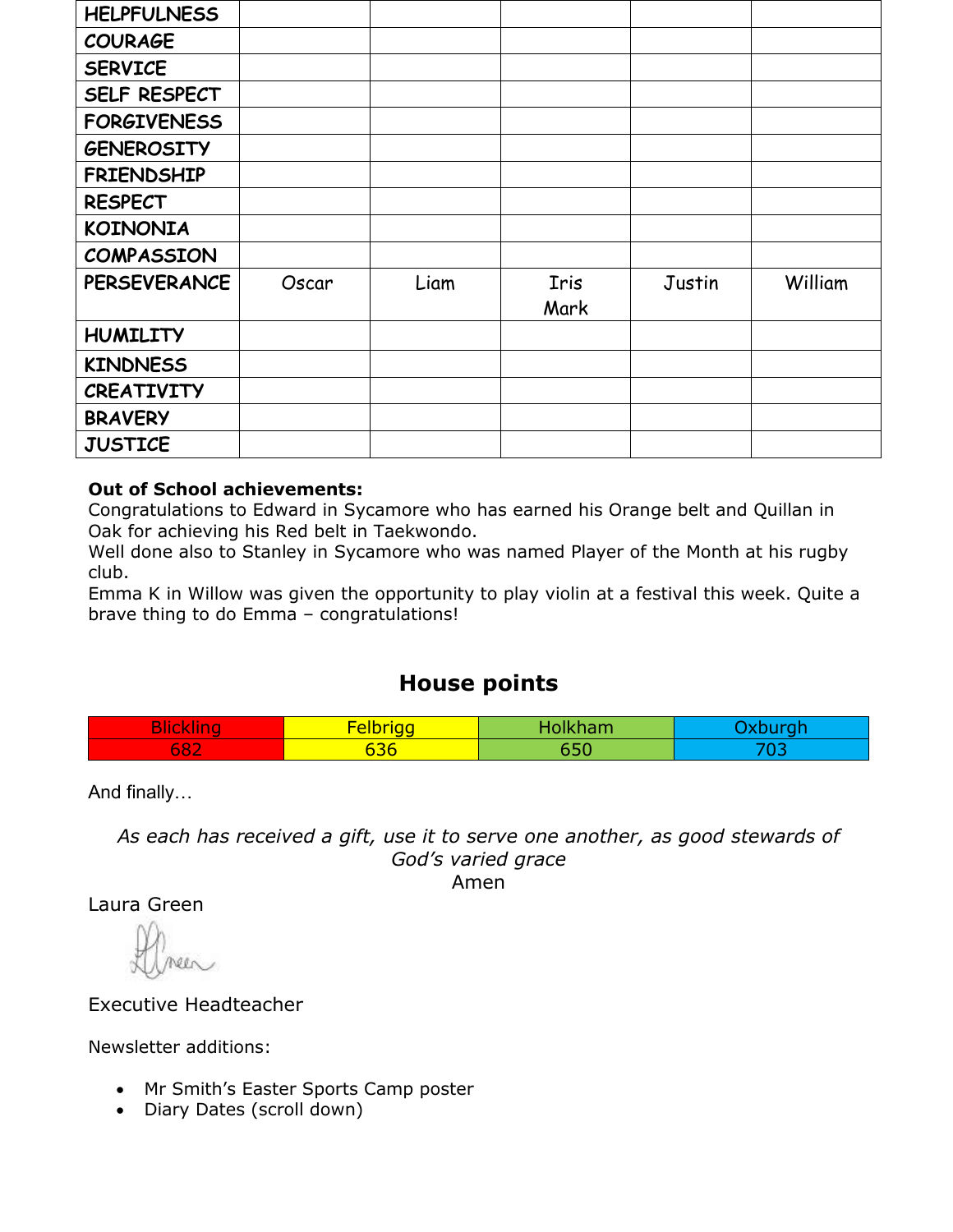# **CHILDRENS EASTER SPORTS CAMP**

9AM-3PM / Cost £12 pp AT MORLEY PRIMARY SCHOOL (Bring a packed lunch; water bottle; indoor & outdoor footwear)

# **BOOK NOW!**

**Football camp** Mon 4th Apr Tues 5th Apr Wed 6th Apr Thu 7th Apr Fri 8th Apr

Multi-Sports camp Mon 11th Apr Tues 12th Apr Wed 13th Apr Thu 14th Apr

**HAPPY SPORTS** 

EMAIL: happysports@yahoo.com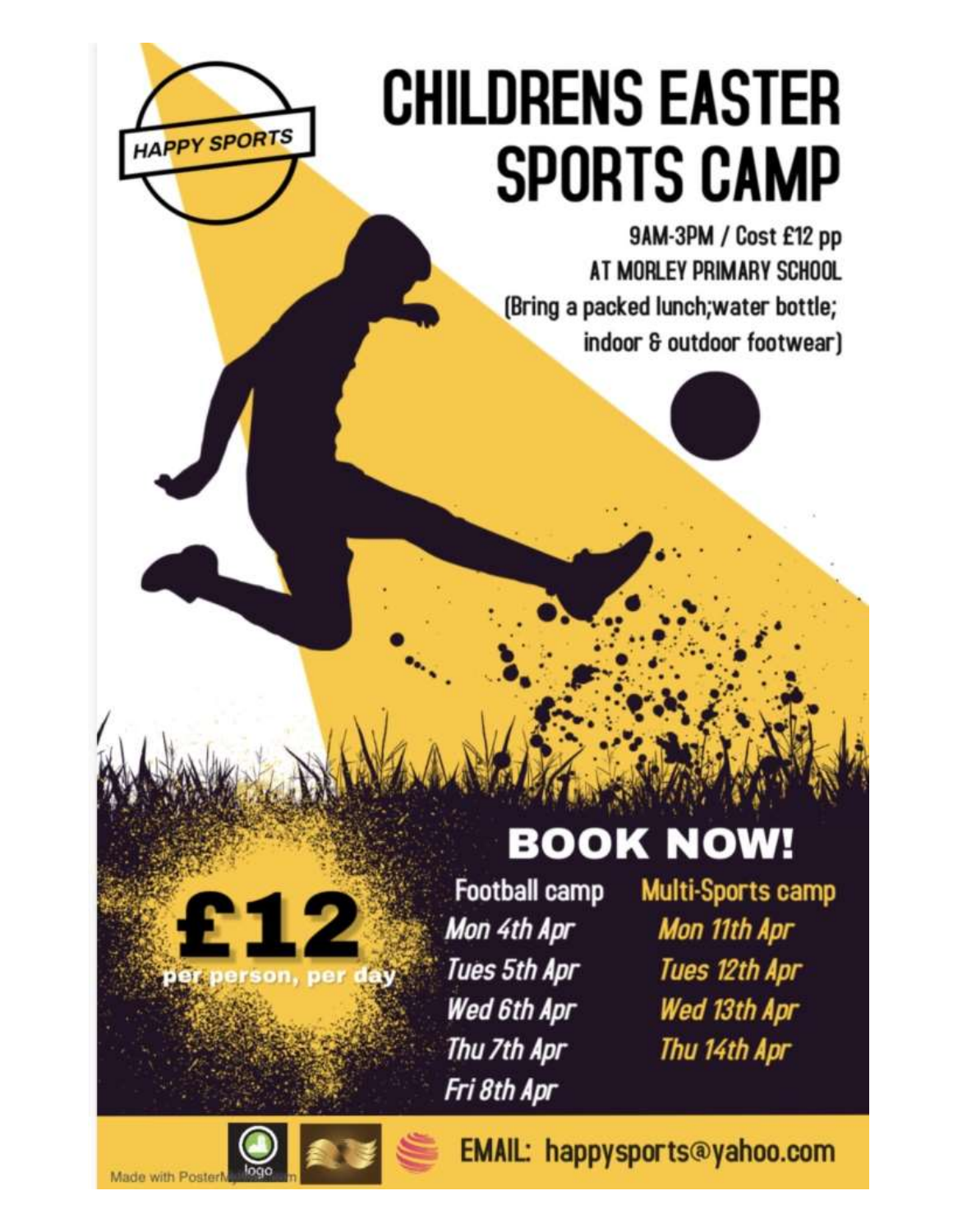*Termly Value* F O R G I V E N E S S

# **Spring Term**





23/03/22 – Parent Forum – 2.00pm **24/03/22 – Theatre group in school hall – 2:00pm** 25/03/22 – Oak Class reading café 26/03/22 – FOMPS Adult Disco 29/03/22 – Kwik Cricket event – Y1&2 30/04/22 – FOMPS Easter Bake-Off 30/04/22 – FOMPS Bake sale – 3.15 **31/04/22 – Easter Service at Deopham Church 9am**



01/04/22 – Termly Progress Reports sent out 01/04/22 – End of Spring Term 01/04/22 – End of term discos KS1 6-7, KS2 7.15-8.15